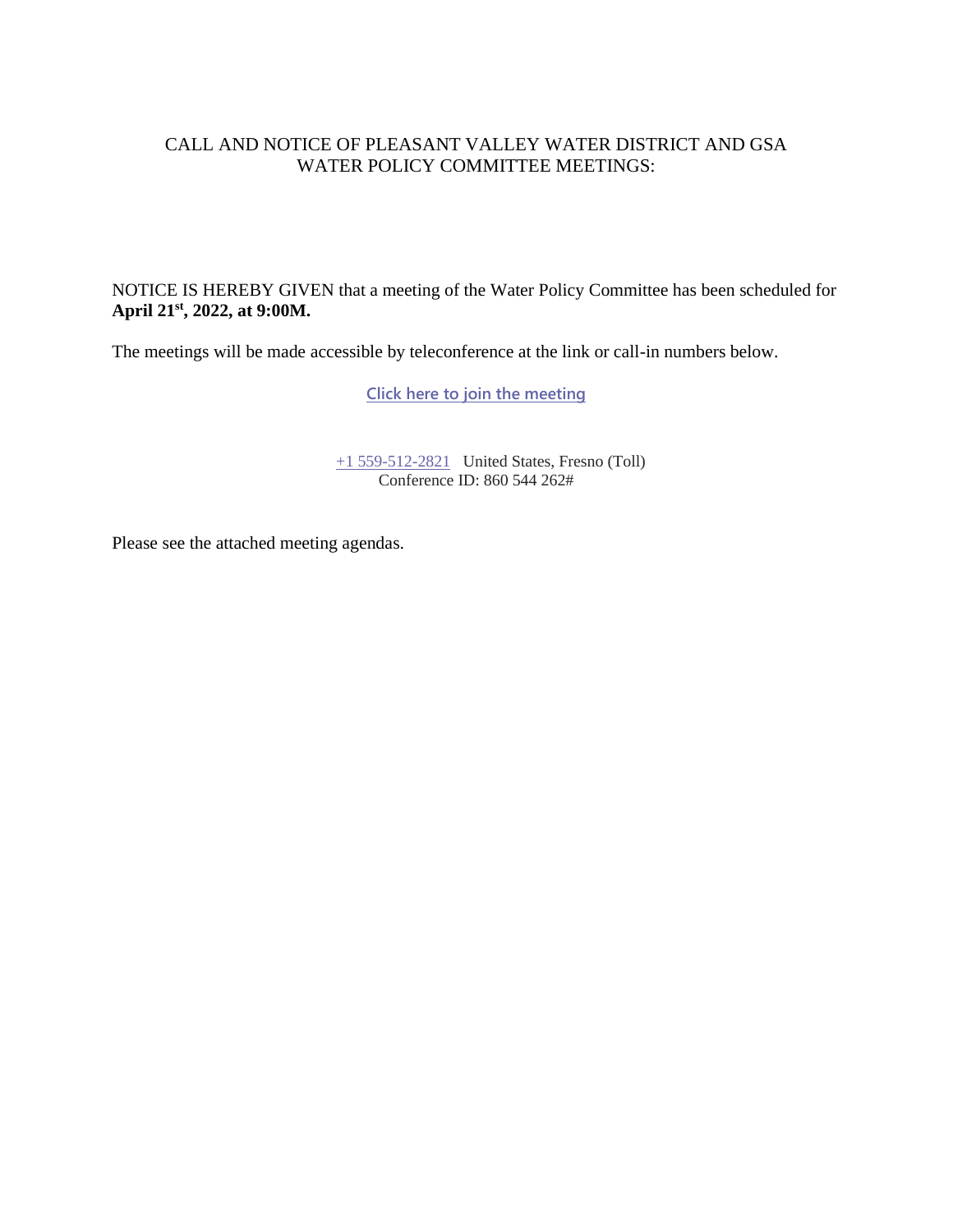

## MEETING OF THE PVWD WATER POLICY COMMITTEE

**Made accessible by teleconference at the link or call-in numbers:**

**[Click here to join the meeting](https://teams.microsoft.com/l/meetup-join/19%3ameeting_Yjk2ZGIwZWEtYjQ3Ni00Y2E1LTk0MTktZWJkOTY4NDY4NDE5%40thread.v2/0?context=%7b%22Tid%22%3a%22a6cf659f-2360-4ff9-9e8d-045f48434ada%22%2c%22Oid%22%3a%225aeb912a-1b48-4d0b-94f5-be7893f4a09c%22%7d)**

[+1 559-512-2821](tel:+15595122821,,85232084# ) United States, Fresno (Toll) Conference ID: 860 544 262#

### **April 21st , 2022, at 9:00AM**

#### 1. CORRESPONDENCE.

- 2. MINUTES. The Committee may review and approve minutes from the February and March, 2022 Water Policy Committee meetings.
- 3. POLICY MATTERS The Committee may review and discuss the following regarding PVWD water policy matters.
	- Transportation Agreement a. Update from Kahn & Associates
- 4. DIRECTOR COMMENTS. The Committee may discuss other items.